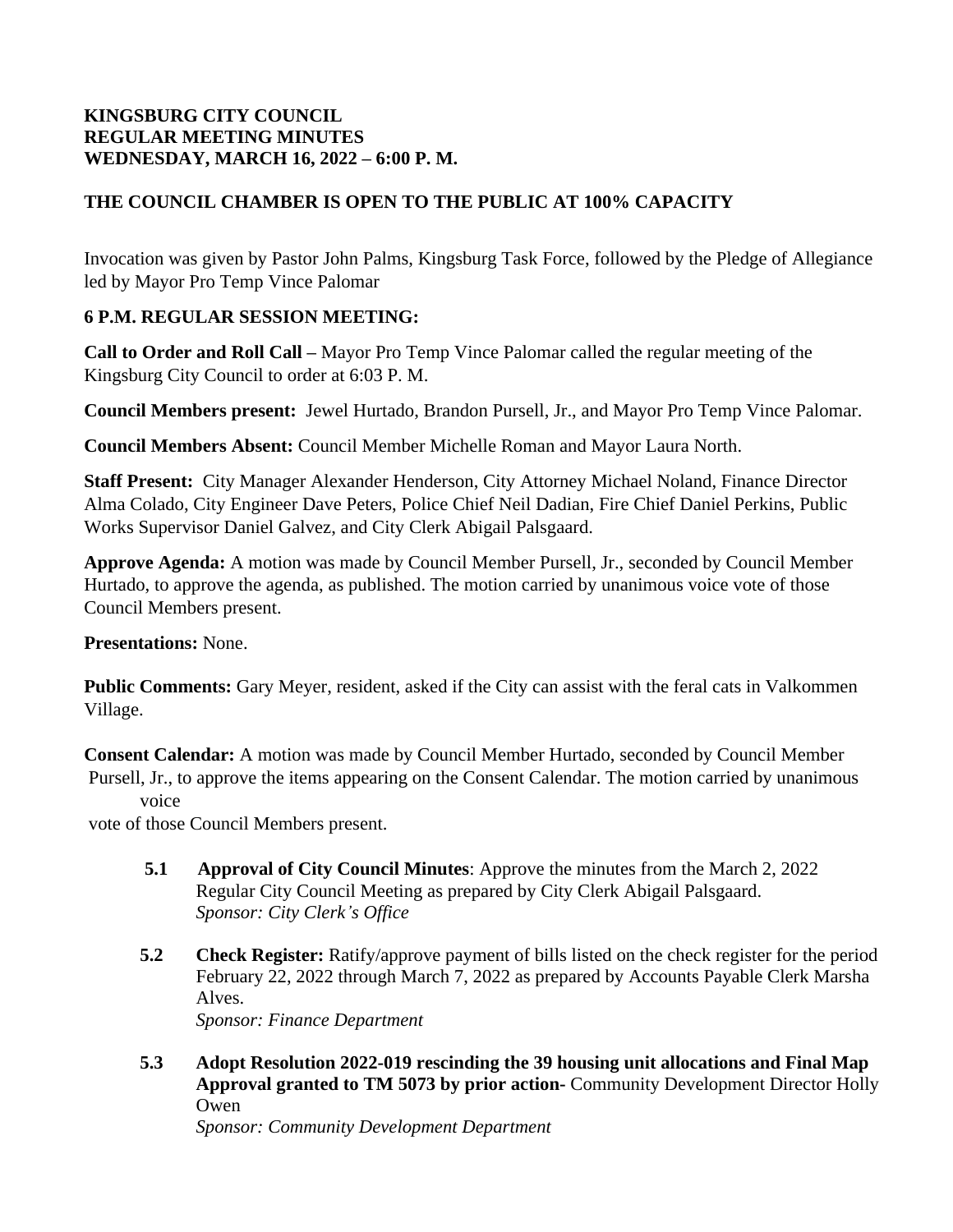- **5.4 Approve the Contract between AP Triton and City of Kingsburg for the Revision of City -Wide Emergency Operations and Continuity of Operations Plan-** Staff Report by Fire Chief Daniel Perkins. *Sponsor: Fire Department*
- **5.5 Approve Easement Deed for Electrical Service to 1463 Draper Street.** Staff Report by City Engineer Dave Peters *Sponsor: City Engineer's Office*
- **5.6 Adopt Resolution No. 2022-020 approving the final map for Tract 6141 accepting on behalf of the public the streets and easements as offered on the map in accordance with the terms of the dedications and authorize the City Manager to execute the Subdivision Agreement on behalf of the City, subject to review as to form by the City Attorney.** – Staff Report by City Engineer Dave Peters *Sponsor: City Engineer's Office*
- **5.7 Approve the elimination of the existing FF Reserve Program and establish the Parttime Firefighter EMT/Firefighter Paramedic Program -** Staff Report by Fire Chief Daniel Perkins. *Sponsor: Fire Department*

## **REGULAR CALENDAR**

**6:05 P.M. Public Hearing: 2020 Census Kingsburg City Council Redistricting**- Presentation by Jeff Tilton, National Demographics Company*- Sponsor: City Clerk's Office*

**Open Public Hearing** - At 6:12 P. M. Mayor Pro Temp Vince Palomar opened the public hearing.

**Presentation by Jeff Tilton, National Demographics Company** – Mr. Tilton explained that this is the  $4<sup>th</sup>$  public hearing for redistricting. We have met on  $9/1/2021$ ,  $10/6/2021$ ,  $2/16/2022$  and now tonight. We asked for public input and accepted public maps. He stated that redistricting will occur every 10 years with the census data. He reviewed Federal and State Laws and other redistricting principles. He reviewed NDC Maps 201 and 202.

**City Council Discussion** – **6:20 P.M.** Council Member Pursell, Jr. said that he prefers Map 202 which has districts 4 & 3 both downtown. Council Member Hurtado said that she has no preference. Council Member Palomar said that he wants to try to keep the districts similar to those the Council chose in 2018.

## **Open for Public Comment** – **6:23 P. M.**

Lee Darling, resident, said that he likes NDC Map 202.

**Close Public Comment – 6:24 P. M.**

**Continued City Council Discussion – 6:24 P. M.**

**Close Public Hearing** - At 6:24 P.M. Mayor Pro Temp Palomar closed the Public Hearing.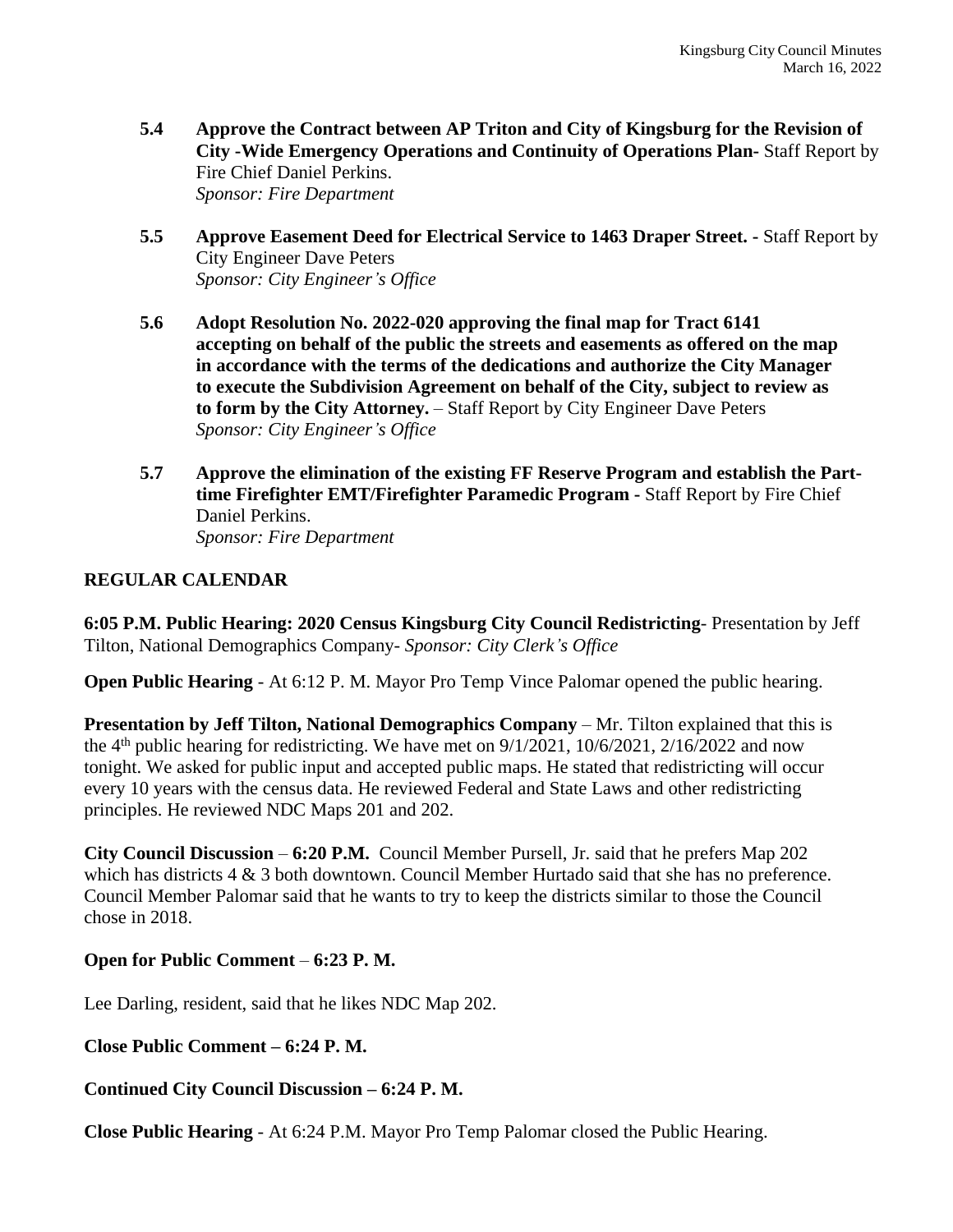#### **Possible Action- Choose Map - Choose Election Sequence.**

A motion was made by Council Member Pursell, Jr., seconded by Council Member Hurtado, to Adopt Resolution No. 2022-021 adopting NDC Map No. 202. The motion carried by unanimous voice vote of those Council Members present.

**Kingsburg Tri-County Hospital District Grant Policy** & **Grant Application Discussion-** Staff Report by Community Services Director Adam Castaneda. *Sponsor: Community Services*

**Presentation by Director of Administrative Services Christina Windover and Fire Chief Daniel Perkins** – Chief Perkins went over the goals of the Health Care District grants. He reviewed the kitchen at the Senior Center grant request. He stated that since Covid, the Senior Center has provided 65,000 hot meals for seniors. \$213,000 is estimated to update the kitchen. The Fire Department is asking for a utility vehicle so they can access off road locations and to community events. Fire is also looking to apply for a grant for community wellness and outreach, Public AED/CPR courses, a smoke and carbon monoxide detection outreach program, public outreach for mental and physical wellness, and a healthcare workers physical and mental wellness program. Council asked about training with the vehicle and who will go door to door. Council Member Hurtado asked about the CERT graduation.

**Crime Statistics Report for the Month of February 2022 and General Police Department Update-** Crime Statistics Report prepared by Kingsburg Police Department Records Supervisor Corina Padilla. - *Sponsor: Police Department*

**Presentation by Police Chief Neil Dadian** – Chief Dadian reviewed the stats. He stated that they filed charges on suspects for the Cody Lane shooting. They just had a shooting at 8<sup>th</sup> and Kern Street and we are working on that. Video surveillance is very helpful. He shared a story about a possible child abuse case. Officers investigated. The hospital thought it could be abuse. Police Department hired a forensic investigator who decided that it was a natural injury and not abuse. Police not only prove crimes are committed, they also work to prove that crimes have not been committed. They are fact finders. He reviewed training for the staff. Council thanked Chief Dadian.

Barbara Taylor, police volunteer, shared about re-doing the soft interview room. Council thanked her for her effort and how much thought she put into the project. There are things for of different age groups and you can tell your heart went into it. Council also thanked former Police Chief Jim Taylor for his work. Chief Dadian also thanked Chief Taylor and his wife for their continuous effort and volunteering.

#### **City Engineer Project Progress Report**- Report by City Engineer Dave Peters *Sponsor: City Engineer's Office*

**Presentation by City Engineer Dave Peters** – Mr. Peters reviewed ongoing projects and their timetables as well as upcoming projects. Council Member Palomar asked what Sinclair is looking to do. Mr. Peters stated that everything above ground will be new, more fueling stations, bigger store, and outdoor dining. Council Member Hurtado asked about the dirt by Deli Casa on Golden State Blvd. and whether or not we can advocate for parking through the railroad. Mr. Peters said that we are working on it. Council Member Palomar brought up a concern about the safety of Golden State Blvd.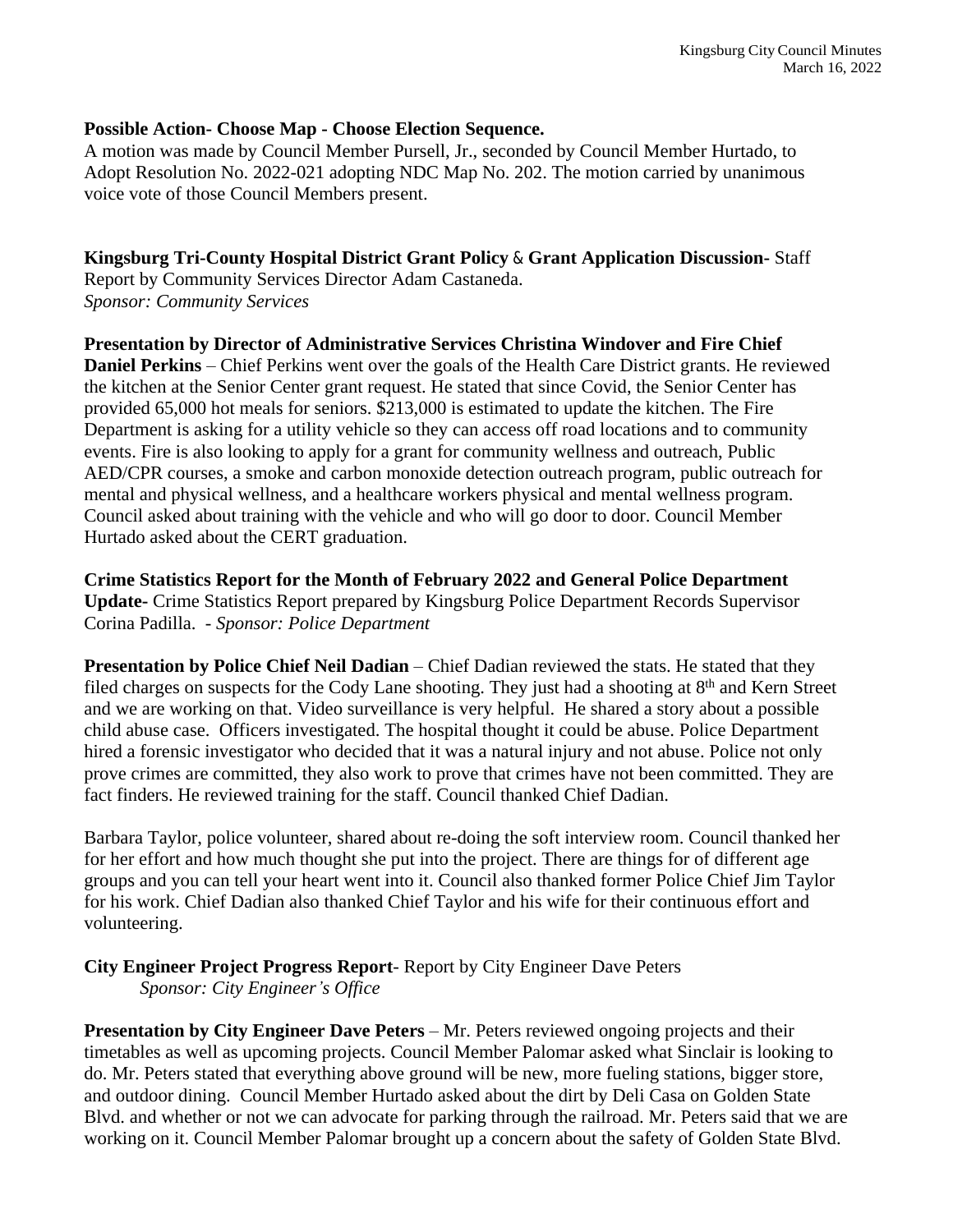and if we can get it restriped if the project is not going to be done until Spring of 2023. Mr. Peters said that we can. Informational- No Action Necessary

## **Solid Waste Rate Study and Prop. 218 Update**

*Sponsor: Public Works*

**Presentation by Lechowicz + Tseng Municipal Consultants**- It was noted that solid waste hasn't gone up since 2009. The City contracted with Mid Valley Disposal in 2014. Our rates compared to other cities was reviewed. We are in the middle, but other cities might be raising theirs due to new costs from state mandated changes SB 1383. The rate study schedule. Informational at this time. Solid numbers will be presented next month.

## **Council Reports and Staff Communications**

- **7.1 Community Services Commission** In the absence of Mayor North, City Manager Alexander Henderson reported that they meet next week.
- **7.2 Public Safety Committee –** Council Member Palomar reported that they met last Monday. Police Chief Neil Dadian was there to give information on body cameras and cameras for the vehicle. The committee is going to fund more cameras in the City.
- **7.3 Chamber of Commerce** Council Member Pursell, Jr. said that there is nothing to report.
- **7.4 Economic Development** -City Manager Alexander Henderson reported that they met on Monday and discussed a downtown mural program, and an electric vehicle charger.
- **7.5 Finance Committee-** Council Member Pursell, Jr. said that he had nothing to report.
- **7.6 Planning Commission** City Manager Alexander Henderson said that they did not meet in March.
- **7.7 South Kings Groundwater Sustainability Agency Joint Powers Authority (SKGSA)** Council Member Hurtado reported that they did not meet due to lack of business.
- **7.8 Downtown Business Improvement District** Council Member Hurtado said that she had nothing to report.
- **7.9 Council of Governments** City Manager Alexander Henderson said that there is nothing to report.
- **7.10 Council Member Reports**  None
- **7.11 City Manager's Report** City Manager Alexander Henderson reported that Spring Clean-up starts tomorrow, 3 days this week and 3 days next week. It is free for residents. You just have to have proof of residence. After the ARPA workshop, staff developed a survey.

## **Future Agenda Items:**

*None*